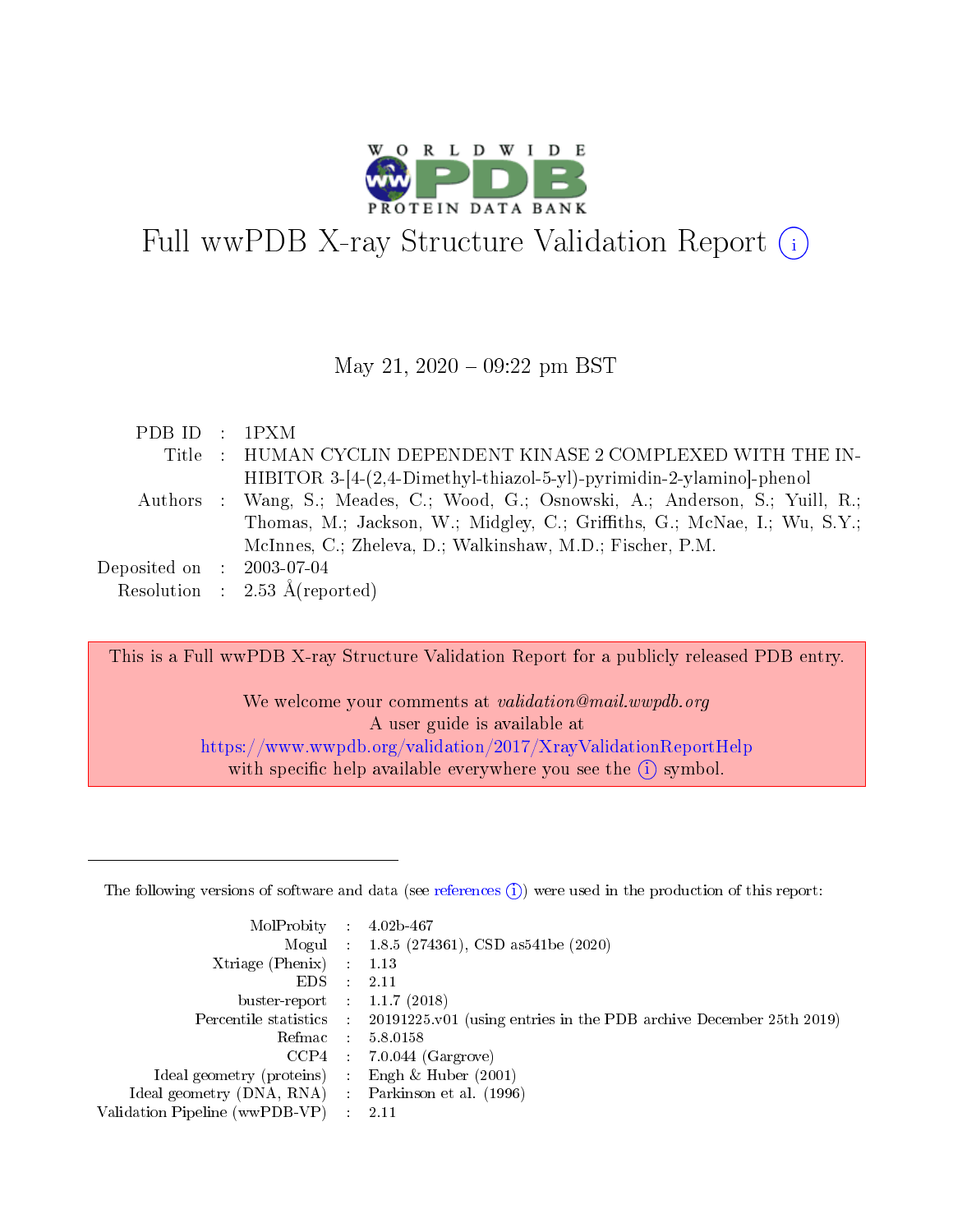## 1 [O](https://www.wwpdb.org/validation/2017/XrayValidationReportHelp#overall_quality)verall quality at a glance  $(i)$

The following experimental techniques were used to determine the structure: X-RAY DIFFRACTION

The reported resolution of this entry is 2.53 Å.

Percentile scores (ranging between 0-100) for global validation metrics of the entry are shown in the following graphic. The table shows the number of entries on which the scores are based.



| Metric                | Whole archive<br>$(\#\text{Entries})$ | Similar resolution<br>$(\#\text{Entries}, \text{resolution range}(\text{\AA}))$ |  |  |
|-----------------------|---------------------------------------|---------------------------------------------------------------------------------|--|--|
| $R_{free}$            | 130704                                | $5743(2.54-2.50)$                                                               |  |  |
| Clashscore            | 141614                                | 6463 $(2.54-2.50)$                                                              |  |  |
| Ramachandran outliers | 138981                                | 6335 $(2.54 - 2.50)$                                                            |  |  |
| Sidechain outliers    | 138945                                | $6337(2.54-2.50)$                                                               |  |  |
| RSRZ outliers         | 127900                                | $5630(2.54-2.50)$                                                               |  |  |

The table below summarises the geometric issues observed across the polymeric chains and their fit to the electron density. The red, orange, yellow and green segments on the lower bar indicate the fraction of residues that contain outliers for  $>=3, 2, 1$  and 0 types of geometric quality criteria respectively. A grey segment represents the fraction of residues that are not modelled. The numeric value for each fraction is indicated below the corresponding segment, with a dot representing fractions  $\epsilon=5\%$  The upper red bar (where present) indicates the fraction of residues that have poor fit to the electron density. The numeric value is given above the bar.

| Mol | $\cap$ hain | Length |     | Quality of chain |     |  |
|-----|-------------|--------|-----|------------------|-----|--|
|     |             |        | 13% |                  |     |  |
|     |             | 298    |     | 59%              | 35% |  |

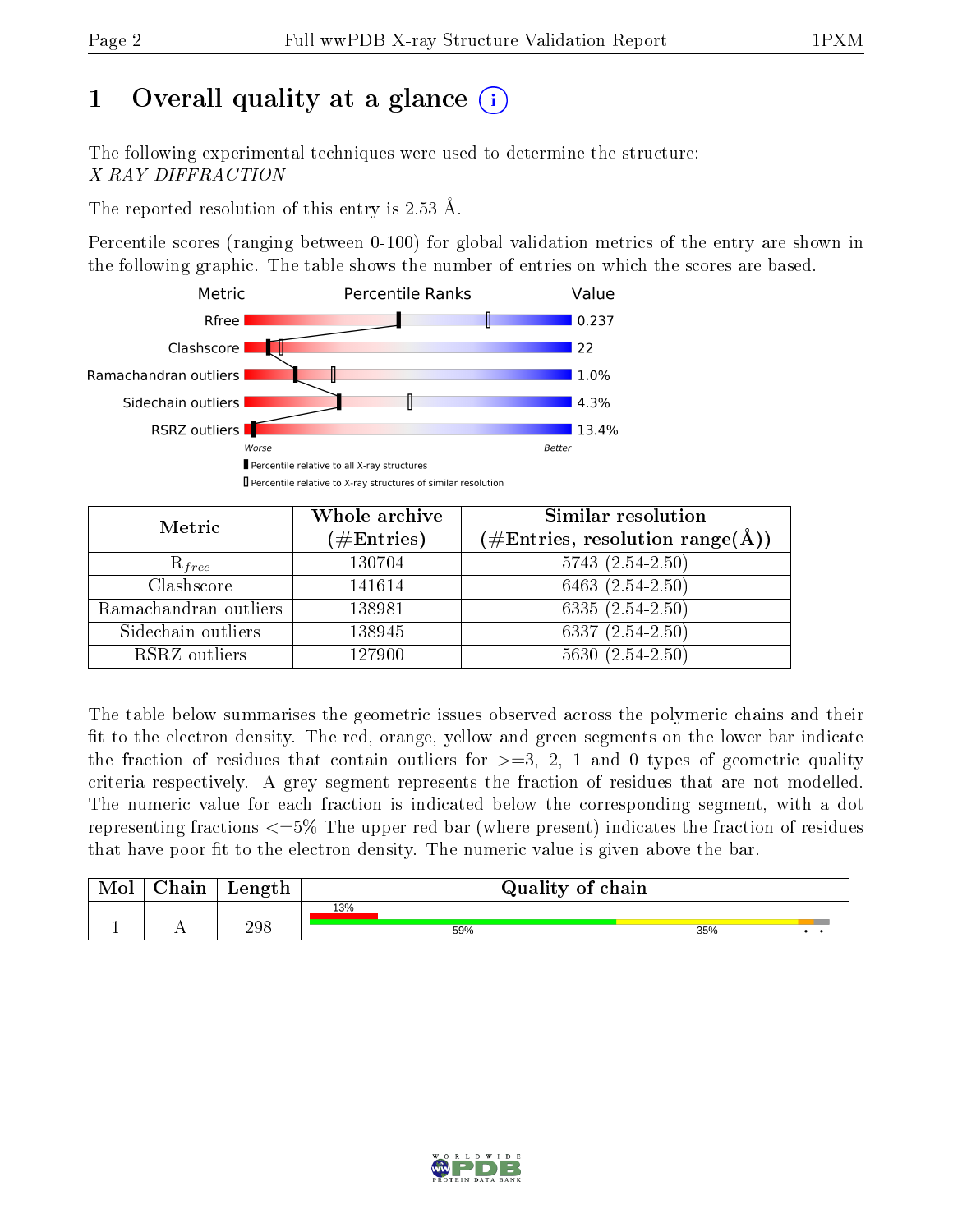# 2 Entry composition (i)

There are 3 unique types of molecules in this entry. The entry contains 2477 atoms, of which 0 are hydrogens and 0 are deuteriums.

In the tables below, the ZeroOcc column contains the number of atoms modelled with zero occupancy, the AltConf column contains the number of residues with at least one atom in alternate conformation and the Trace column contains the number of residues modelled with at most 2 atoms.

Molecule 1 is a protein called Cell division protein kinase 2.

| Mol | ${\rm Chain}$ | Residues | Atoms         |     |     |     | $\text{ZeroOcc} \mid \text{AltConf} \mid \text{Trace}$ |  |  |
|-----|---------------|----------|---------------|-----|-----|-----|--------------------------------------------------------|--|--|
|     |               | 290      | Total<br>2344 | 529 | 399 | 408 |                                                        |  |  |

 Molecule 2 is 3-[4-(2,4-DIMETHYL-THIAZOL-5-YL)-PYRIMIDIN-2-YLAMINO]-PHENO L (three-letter code: CK5) (formula:  $C_{15}H_{14}N_4OS$ ).



| Mol | $\mid$ Chain $\mid$ Residues | Atoms       |  |  | ZeroOcc   AltConf |  |  |
|-----|------------------------------|-------------|--|--|-------------------|--|--|
|     |                              | Total C N O |  |  |                   |  |  |

Molecule 3 is water.

|  | $\text{Mol}$   Chain   Residues | Atoms         | $ZeroOcc \   \ AltConf$ |  |
|--|---------------------------------|---------------|-------------------------|--|
|  | 11ດ                             | Total<br>11 ຕ |                         |  |

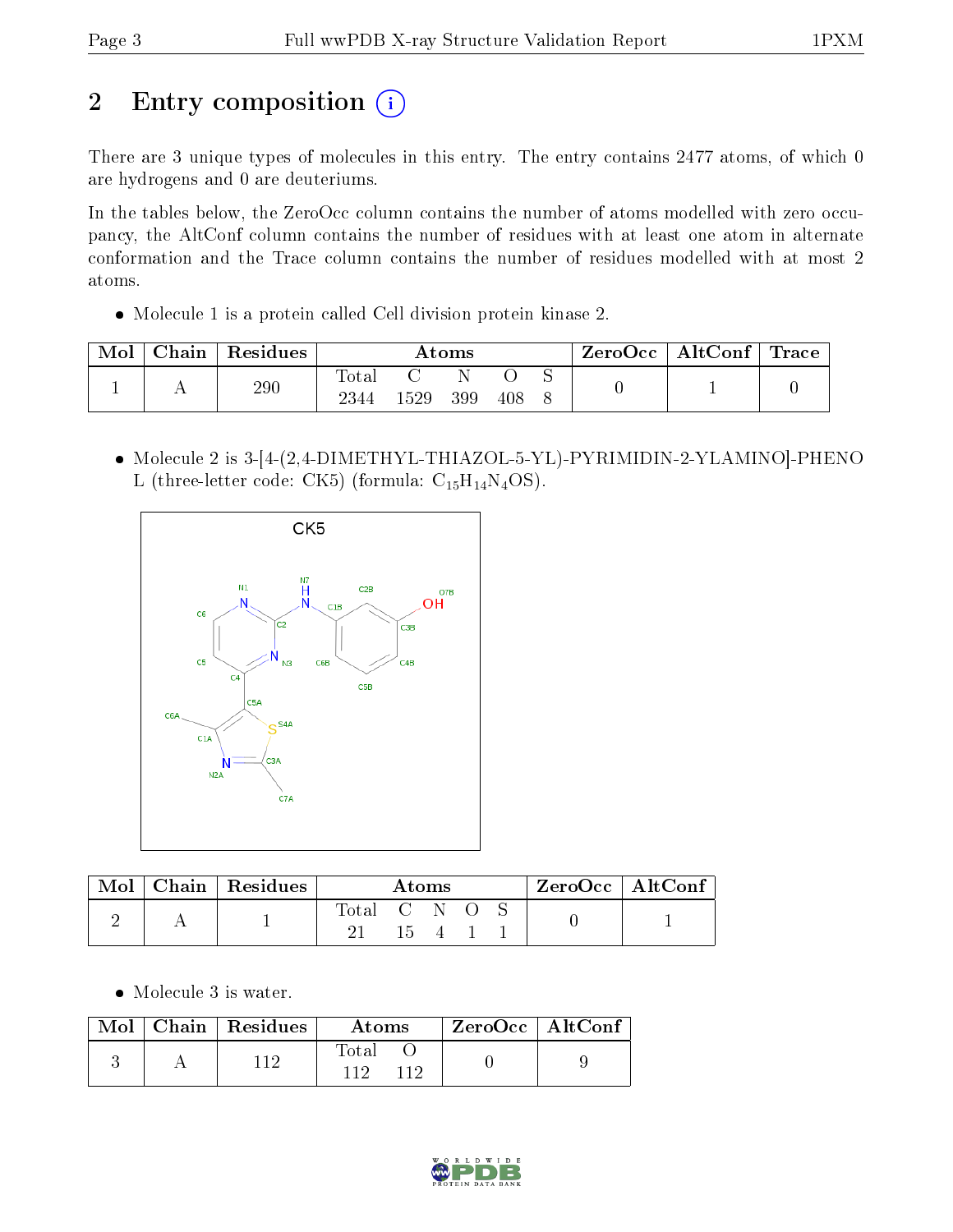## 3 Residue-property plots  $(i)$

These plots are drawn for all protein, RNA and DNA chains in the entry. The first graphic for a chain summarises the proportions of the various outlier classes displayed in the second graphic. The second graphic shows the sequence view annotated by issues in geometry and electron density. Residues are color-coded according to the number of geometric quality criteria for which they contain at least one outlier: green  $= 0$ , yellow  $= 1$ , orange  $= 2$  and red  $= 3$  or more. A red dot above a residue indicates a poor fit to the electron density (RSRZ  $> 2$ ). Stretches of 2 or more consecutive residues without any outlier are shown as a green connector. Residues present in the sample, but not in the model, are shown in grey.



• Molecule 1: Cell division protein kinase 2

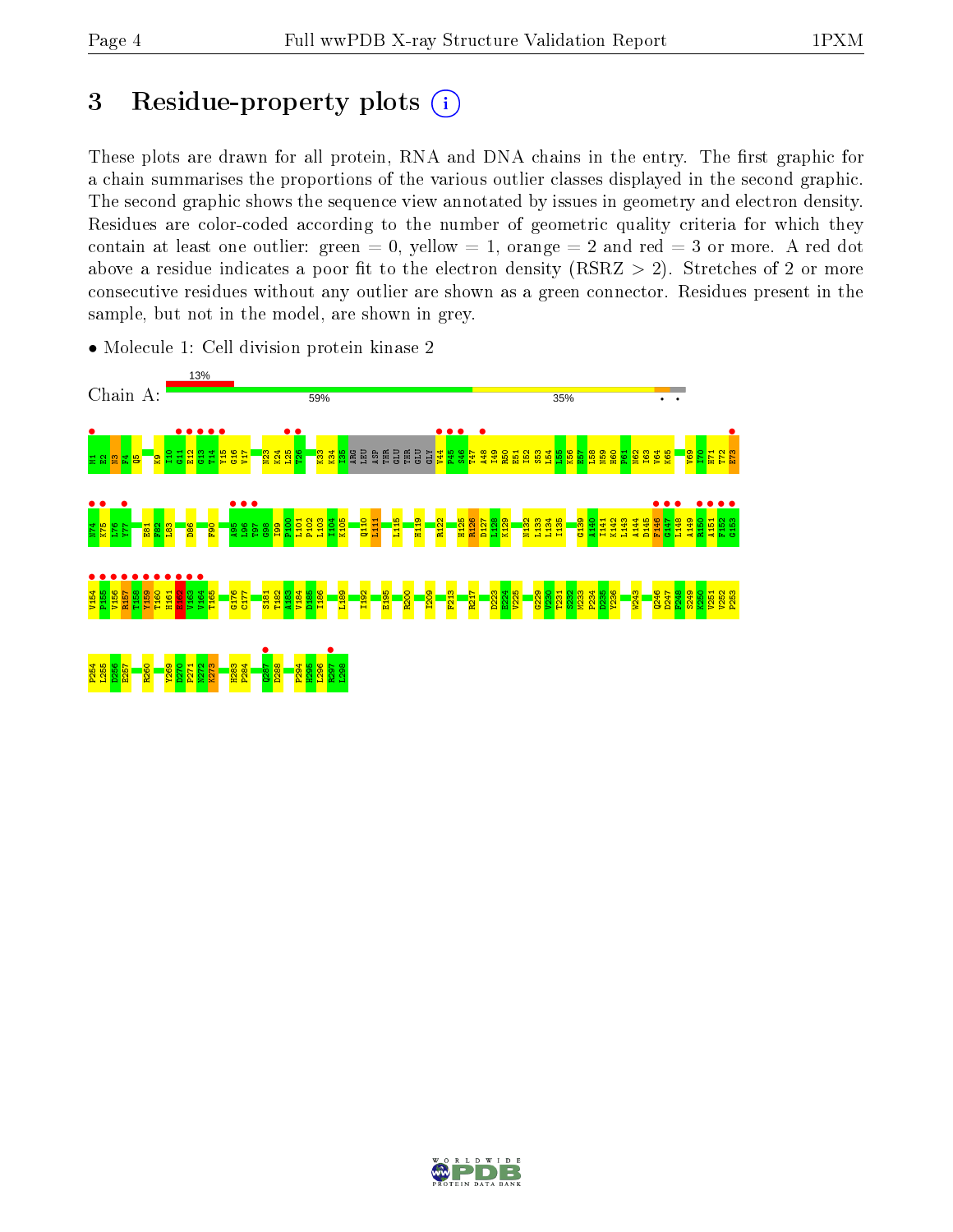# 4 Data and refinement statistics  $(i)$

| Property                                                             | Value                                            | Source     |
|----------------------------------------------------------------------|--------------------------------------------------|------------|
| Space group                                                          | P 21 21 21                                       | Depositor  |
| Cell constants                                                       | $71.99\text{\AA}$<br>$53.49\text{\AA}$<br>72.36Å |            |
| a, b, c, $\alpha$ , $\beta$ , $\gamma$                               | $90.00^\circ$<br>$90.00^\circ$<br>$90.00^\circ$  | Depositor  |
| Resolution $(A)$                                                     | 25.07<br>$-2.53$                                 | Depositor  |
|                                                                      | 25.07<br>$-2.53$                                 | <b>EDS</b> |
| % Data completeness                                                  | 99.8 (25.07-2.53)                                | Depositor  |
| (in resolution range)                                                | 99.8 (25.07-2.53)                                | <b>EDS</b> |
| $R_{merge}$                                                          | 0.12                                             | Depositor  |
| $\mathrm{R}_{sym}$                                                   | (Not available)                                  | Depositor  |
| $\sqrt{I/\sigma}(I) > 1$                                             | 3.26 (at $2.54\text{\AA}$ )                      | Xtriage    |
| Refinement program                                                   | $CNS$ 1.0                                        | Depositor  |
|                                                                      | 0.221, 0.280                                     | Depositor  |
| $R, R_{free}$                                                        | 0.211<br>0.237                                   | DCC        |
| $R_{free}$ test set                                                  | 470 reflections $(4.80\%)$                       | wwPDB-VP   |
| Wilson B-factor $(A^2)$                                              | 34.9                                             | Xtriage    |
| Anisotropy                                                           | 0.815                                            | Xtriage    |
| Bulk solvent $k_{sol}(e/\mathring{A}^3)$ , $B_{sol}(\mathring{A}^2)$ | $0.36$ , $66.7$                                  | <b>EDS</b> |
| L-test for twinning <sup>2</sup>                                     | $< L >$ = 0.48, $< L2$ = 0.31                    | Xtriage    |
| Estimated twinning fraction                                          | $0.028$ for $-h, l, k$                           | Xtriage    |
| $F_o, F_c$ correlation                                               | 0.94                                             | <b>EDS</b> |
| Total number of atoms                                                | 2477                                             | wwPDB-VP   |
| Average B, all atoms $(A^2)$                                         | 43.0                                             | wwPDB-VP   |

Xtriage's analysis on translational NCS is as follows: The largest off-origin peak in the Patterson function is  $5.89\%$  of the height of the origin peak. No significant pseudotranslation is detected.

<sup>&</sup>lt;sup>2</sup>Theoretical values of  $\langle |L| \rangle$ ,  $\langle L^2 \rangle$  for acentric reflections are 0.5, 0.333 respectively for untwinned datasets, and 0.375, 0.2 for perfectly twinned datasets.



<span id="page-4-1"></span><span id="page-4-0"></span><sup>1</sup> Intensities estimated from amplitudes.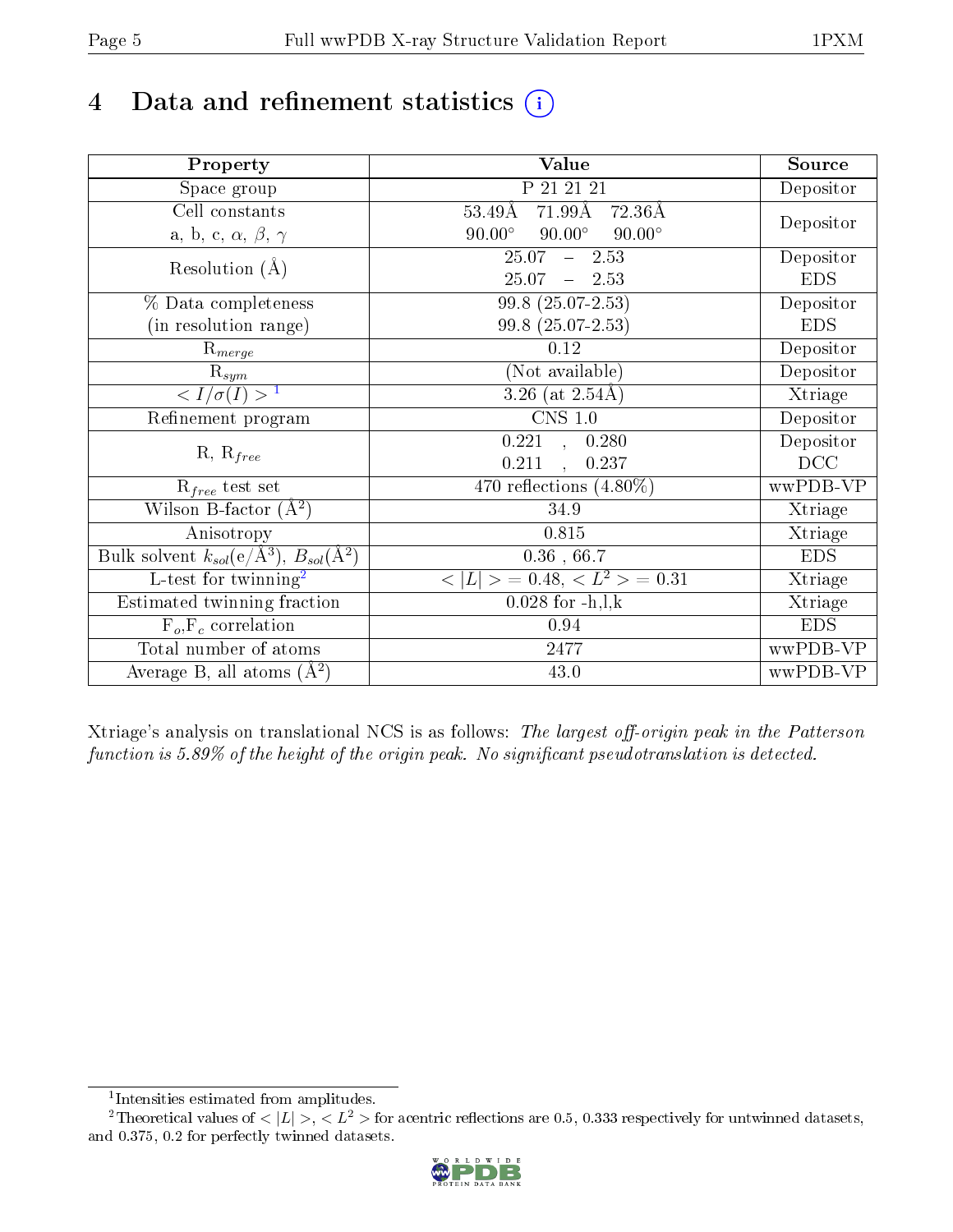# 5 Model quality  $(i)$

## 5.1 Standard geometry (i)

Bond lengths and bond angles in the following residue types are not validated in this section: CK5

The Z score for a bond length (or angle) is the number of standard deviations the observed value is removed from the expected value. A bond length (or angle) with  $|Z| > 5$  is considered an outlier worth inspection. RMSZ is the root-mean-square of all Z scores of the bond lengths (or angles).

|  | $Mol$   Chain |      | Bond lengths                    | Bond angles |        |  |
|--|---------------|------|---------------------------------|-------------|--------|--|
|  |               |      | RMSZ $ #Z  > 5$ RMSZ $ #Z  > 5$ |             |        |  |
|  |               | 0.38 | 0/2405                          | 0.60        | 0/3261 |  |

There are no bond length outliers.

There are no bond angle outliers.

There are no chirality outliers.

There are no planarity outliers.

### 5.2 Too-close contacts  $(i)$

In the following table, the Non-H and H(model) columns list the number of non-hydrogen atoms and hydrogen atoms in the chain respectively. The H(added) column lists the number of hydrogen atoms added and optimized by MolProbity. The Clashes column lists the number of clashes within the asymmetric unit, whereas Symm-Clashes lists symmetry related clashes.

| Mol |      |      | Chain   Non-H   H(model)   H(added)   Clashes   Symm-Clashes |
|-----|------|------|--------------------------------------------------------------|
|     | 2344 | 2404 |                                                              |
|     |      |      |                                                              |
|     | 119  |      |                                                              |
|     | 9477 | 9418 |                                                              |

The all-atom clashscore is defined as the number of clashes found per 1000 atoms (including hydrogen atoms). The all-atom clashscore for this structure is 22.

All (107) close contacts within the same asymmetric unit are listed below, sorted by their clash magnitude.

| Atom-1           | Atom-2            | Interatomic<br>distance $(A)$ | `llash<br>overlap (A) |
|------------------|-------------------|-------------------------------|-----------------------|
| 1 A 52 II F HD19 | 1 · A ·53 ·SER ·N |                               | U.YI                  |

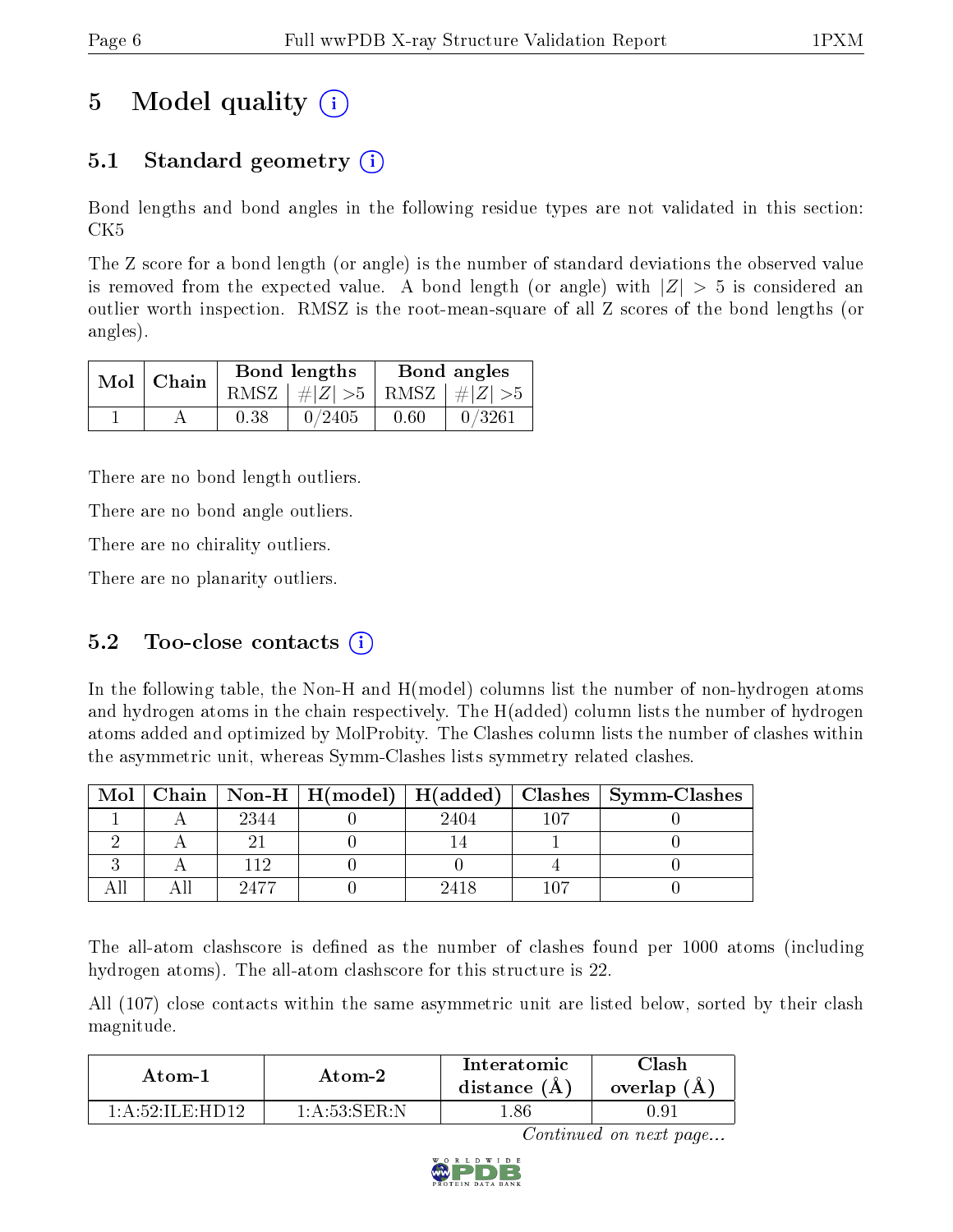| сонинией јтот ртеvиоиз раде          |                      | Interatomic       | Clash           |
|--------------------------------------|----------------------|-------------------|-----------------|
| Atom-1                               | Atom-2               | distance $(A)$    | overlap $(\AA)$ |
| 1:A:126:ARG:HH22                     | 1:A:154:VAL:HG21     | 1.37              | 0.90            |
| 1:A:273:LYS:HA                       | 1:A:273:LYS:HE3      | $\overline{1.61}$ | 0.83            |
| 1:A:64:VAL:HG21                      | 1: A: 134: LEU: HD12 | 1.65              | 0.79            |
| 1:A:60:HIS:CD2                       | 1: A:62: ASN:H       | 2.01              | 0.78            |
| 1: A:59: ASN: HD21                   | 1: A:65: LYS: HE2    | 1.50              | 0.76            |
| 1: A:60: HIS: HD2                    | 1: A:62: ASN:H       | 1.35              | 0.74            |
| 1:A:125:HIS:HD2                      | 1:A:127:ASP:H        | 1.37              | 0.72            |
| 1:A:72:THR:HG22                      | 1: A:73: GLU:HG2     | 1.73              | 0.71            |
| 1:A:126:ARG:HH12                     | 1:A:154:VAL:HB       | 1.55              | 0.71            |
| 1:A:125:HIS:HE1                      | 1:A:144:ALA:O        | 1.73              | 0.71            |
| 1:A:126:ARG:NH2                      | 1: A: 154: VAL: HG21 | 2.06              | 0.71            |
| 1: A:51: GLU: HG2                    | 1:A:151:ALA:HA       | 1.71              | 0.70            |
| 1:A:126:ARG:NH1                      | 1:A:154:VAL:HB       | 2.06              | 0.69            |
| $1:A:157: \overline{\text{ARG:HB3}}$ | 1:A:161:HIS:HA       | 1.76              | 0.68            |
| 1: A:283:HIS:ND1                     | 1:A:284:PRO:HD2      | 2.12              | 0.65            |
| 1: A: 156: VAL:HGI2                  | 1:A:157:ARG:HE       | 1.60              | 0.65            |
| 1:A:165:THR:HG21                     | 3:A:531:HOH:O        | 1.98              | 0.63            |
| 1: A: 156: VAL: HG12                 | 1: A: 157: ARG: NE   | 2.13              | 0.63            |
| $1:A:251:\overline{VAL}:C$           | 1: A: 253: PRO: HD3  | 2.19              | 0.62            |
| 1: A:60: HIS: HB3                    | 1: A:63: ILE: HG12   | 1.79              | 0.62            |
| 1:A:126:ARG:HG2                      | 1:A:149:ALA:HB1      | 1.80              | 0.61            |
| 1: A:50: ARG:O                       | 1: A:54:LEU:HG       | 2.00              | 0.61            |
| 1: A: 129: LYS: HG2                  | 1:A:132:ASN:HD21     | 1.67              | 0.60            |
| 1:A:213:PHE:O                        | 1: A:217: ARG:HG3    | 2.02              | 0.60            |
| 1:A:111:LEU:HD23                     | 1:A:189:LEU:HD11     | 1.85              | 0.59            |
| 1: A:83: LEU:HD21                    | 1: A: 142: LYS: HD2  | 1.84              | 0.58            |
| 1: A:62: ASN:ND2                     | 1: A:110: GLN:HB3    | 2.17              | 0.58            |
| 1: A:47:THR:HA                       | 1:A:50:ARG:HH11      | 1.70              | 0.56            |
| 1: A: 186: ILE: HD12                 | 1:A:186:ILE:N        | 2.22              | 0.55            |
| 1:A:52:ILE:HD13                      | 1: A:69: VAL:HGI1    | 1.88              | 0.54            |
| $1:A:177:CY\overline{S:HB2}$         | 1: A:233:MET:CE      | 2.39              | 0.53            |
| 1:A:186:ILE:HD12                     | 1:A:186:II.E:H       | 1.73              | 0.53            |
| 1: A:52: ILE: HD12                   | 1:A:53:SER:H         | 1.71              | 0.53            |
| 1: A: 111: LEU: HD13                 | 1:A:141:ILE:HG23     | 1.90              | 0.53            |
| 1:A:129:LYS:HA                       | 1:A:192:ILE:HD11     | 1.92              | 0.52            |
| 1: A: 139: GLY: HA2                  | 1:A:294:PRO:HD3      | 1.90              | 0.52            |
| 1:A:12:GLU:OE2                       | 1: A: 162: GLU: HG2  | 2.10              | 0.52            |
| 1:A:249:SER:O                        | 1: A: 253: PRO:HG3   | 2.10              | $0.52\,$        |
| 1: A:231:THR:HA                      | 1:A:236:TYR:CD2      | 2.44              | 0.52            |
| 1:A:105:LYS:NZ                       | 1:A:288:ASP:OD1      | 2.41              | 0.52            |
| 1:A:126:ARG:O                        | 1: A:126: ARG:HG3    | 2.10              | 0.51            |

Continued from previous page.

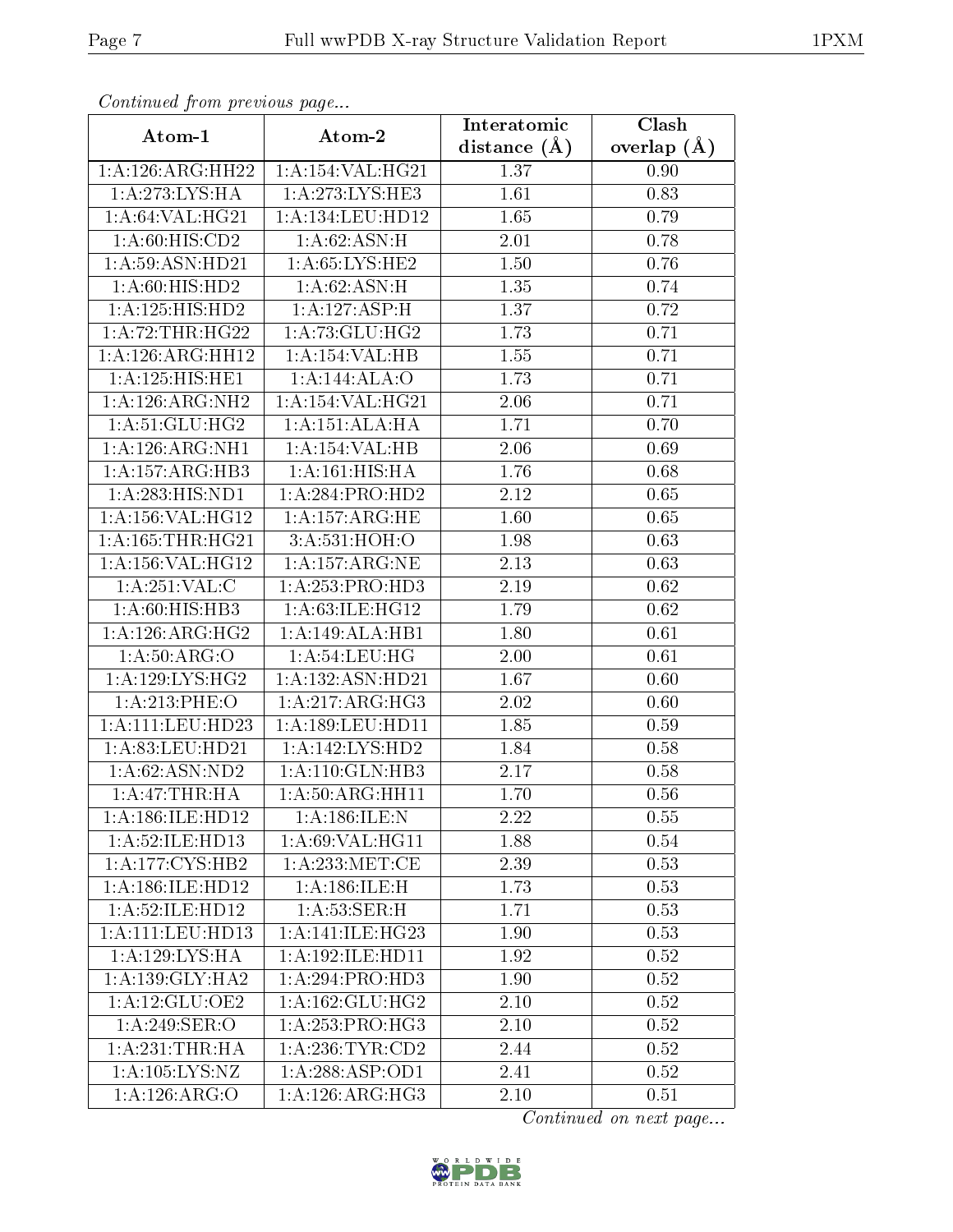| Continuea from previous page |                              | Interatomic       | Clash         |
|------------------------------|------------------------------|-------------------|---------------|
| Atom-1                       | Atom-2                       | distance $(A)$    | overlap $(A)$ |
| 1: A:126: ARG: HG2           | 1:A:149:ALA:CB               | 2.41              | 0.50          |
| 1: A:257: GLU:OE1            | 1:A:260:ARG:NH2              | 2.44              | 0.50          |
| 1: A:269:TYR:O               | 1:A:271:PRO:HD3              | $2.12\,$          | 0.50          |
| 1: A: 160: THR:O             | 1: A: 160: THR: HG22         | 2.12              | 0.50          |
| 1: A:86: ASP:C               | 1:A:86:ASP:OD1               | 2.51              | 0.49          |
| 1: A:246: GLN: NE2           | 1: A:246: GLN: HA            | 2.28              | 0.48          |
| 1: A:63:ILE:CD1              | 1:A:143:LEU:HD12             | 2.44              | 0.48          |
| 1:A:47:THR:HA                | 1: A:50: ARG: NH1            | 2.29              | 0.48          |
| 1:A:149:ALA:HB3              | 3:A:601:HOH:O                | $\overline{2}.13$ | 0.47          |
| 1:A:144:ALA:O                | 1:A:145:ASP:HB2              | 2.14              | 0.47          |
| 1: A:283: HIS: CG            | 1:A:284:PRO:HD2              | 2.49              | 0.47          |
| 1: A:9: LYS: HE2             | 1:A:17:VAL:H G23             | 1.97              | 0.47          |
| 1:A:252:VAL:N                | 1:A:253:PRO:HD3              | 2.29              | 0.47          |
| $1: A:90:$ PHE:CE2           | 1: A:99: ILE: HD12           | 2.48              | 0.47          |
| 1:A:125:HIS:O                | 1:A:126:ARG:HB3              | 2.13              | 0.47          |
| 1:A:72:THR:O                 | 1:A:75:LYS:HB2               | 2.14              | 0.47          |
| 1:A:126:ARG:HH22             | 1: A:154: VAL: CG2           | 2.17              | 0.46          |
| 1: A:143: LEU: HD13          | $1: A:146:$ PHE:CE2          | 2.50              | 0.46          |
| 1:A:111:LEU:HD13             | 1: A:141: ILE: CG2           | 2.45              | 0.46          |
| 1:A:273:LYS:HA               | 1: A:273: LYS: CE            | 2.38              | 0.46          |
| 1:A:63:ILE:HD13              | 1:A:143:LEU:HD12             | 1.98              | 0.46          |
| 1: A:229: GLY:HA2            | 3:A:517:HOH:O                | 2.16              | 0.46          |
| 1: A:176: GLY: HA3           | 1:A:234:PRO:HB2              | 1.98              | 0.46          |
| 1:A:135:ILE:HD12             | 1: A:296:LEU:HD21            | 1.97              | 0.46          |
| 1:A:126:ARG:HH11             | 1: A:126: ARG: CG            | 2.30              | 0.45          |
| 1:A:223:ASP:OD1              | 1:A:225:VAL:HB               | 2.15              | 0.45          |
| 1:A:125:HIS:CD2              | 1:A:127:ASP:H                | 2.26              | 0.45          |
| 1: A:16: GLY: HA3            | 1: A:34: LYS:O               | 2.17              | 0.45          |
| 1: A: 160: THR: C            | 1:A:162:GLU:N                | 2.70              | 0.45          |
| 1: A:81: GLU:O               | 2:A:500[A]:CK5:H6            | 2.17              | 0.45          |
| 1: A:181: SER:O              | 1:A:184:VAL:HG22             | 2.17              | 0.45          |
| 1:A:52:ILE:CD1               | 1: A:69:VAL:HG11             | 2.47              | 0.45          |
| 1: A: 129: LYS: HG2          | 1:A:132:ASN:ND2              | 2.31              | 0.44          |
| 1: A: 162: GLU: H            | 1:A:162:GLU:HG3              | 1.58              | 0.44          |
| 1:A:15:TYR:OH                | 1:A:149:ALA:HA               | 2.17              | 0.44          |
| 1:A:145:ASP:OD1              | 1:A:148:LEU:HD22             | 2.17              | 0.44          |
| 1:A:23:ASN:OD1               | 1: A:25: LEU:HB3             | 2.17              | 0.44          |
| 1:A:99:ILE:HG23              | 1:A:103:LEU:HD23             | 2.00              | 0.44          |
| 1:A:243:TRP:HB3              | 3:A:576:HOH:O                | 2.18              | 0.43          |
| 1:A:154:VAL:O                | 1:A:154:VAL:HG13             | 2.19              | 0.43          |
| 1: A:58:LEU: C               | $1:A:59:\overline{ASN:HD22}$ | 2.22              | 0.43          |

Continued from previous page.

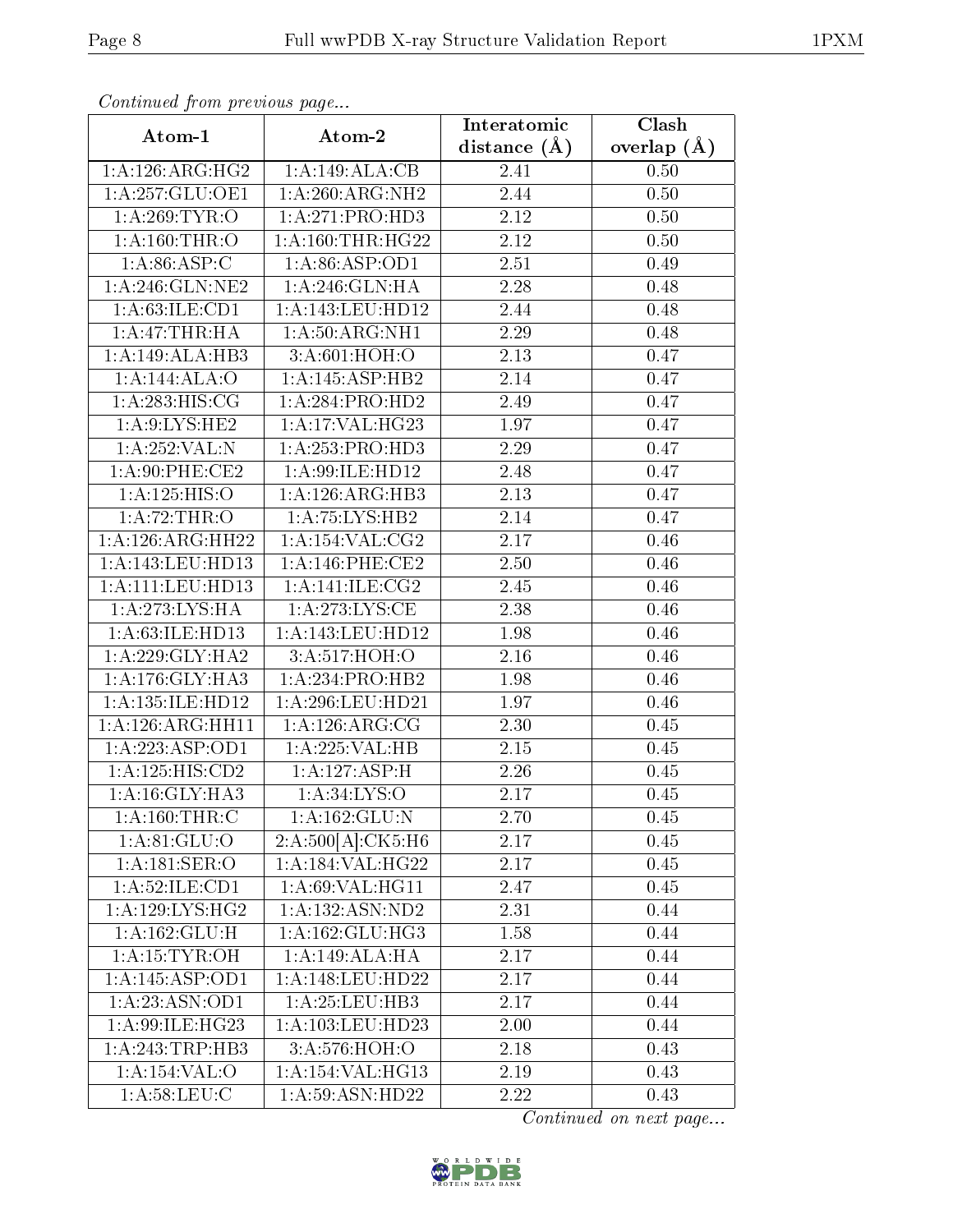|                                   |                               | Interatomic    | Clash         |
|-----------------------------------|-------------------------------|----------------|---------------|
| Atom-1                            | Atom-2                        | distance $(A)$ | overlap $(A)$ |
| 1:A:159:TYR:N                     | 1: A: 159: TYR: CD1           | 2.84           | 0.42          |
| 1:A:48:ALA:O                      | 1:A:49:ILE:C                  | 2.58           | 0.42          |
| 1: A: 111: LEU: HD23              | 1: A: 189: LEU: CD1           | 2.50           | 0.42          |
| 1:A:129:LYS:O                     | 1: A: 133: LEU: HG            | 2.19           | 0.42          |
| 1:A:119:HIS:CE1                   | 1:A:182:THR:HB                | 2.54           | 0.42          |
| 1: A:3: ASN:O                     | 1: A:24:LYS:N                 | 2.46           | 0.42          |
| 1:A:253:PRO:HA                    | 1:A:254:PRO:HA                | 1.79           | 0.42          |
| 1: A:9: LYS: HE2                  | $1:A:17:VAL: \overline{CG2}$  | 2.50           | 0.42          |
| 1: A:5: GLN:OE1                   | 1: A:5: GLN: HA               | 2.18           | 0.42          |
| 1:A:33[A]:LYS:HZ3                 | 1:A:148:LEU:HD23              | 1.85           | 0.41          |
| 1:A:195:GLU:HG3                   | 1:A:200:ARG:C                 | 2.40           | 0.41          |
| 1:A:48:ALA:O                      | 1:A:51:GLU:HB3                | 2.19           | 0.41          |
| 1:A:126:ARG:NH1                   | 1:A:126:ARG:CG                | 2.84           | 0.41          |
| 1:A:115:LEU:HD22                  | 1: A: 189: LEU: HD22          | 2.02           | 0.41          |
| 1: A:143:LEU:HD13                 | 1:A:146:PHE:HE2               | 1.85           | 0.41          |
| 1: A:12: GLU:HG2                  | 1: A: 159: TYR: OH            | 2.20           | 0.41          |
| 1: A:56: LYS: NZ                  | 1: A:56: L <sub>YS:H</sub> B3 | 2.35           | 0.41          |
| 1: A:56: LYS: NZ                  | 1: A:56: LYS: CB              | 2.84           | 0.41          |
| $1:A:101:\overline{\text{LEU:N}}$ | 1:A:102:PRO:CD                | 2.84           | 0.41          |
| 1: A: 195: GLU: HG3               | 1:A:200:ARG:O                 | 2.21           | 0.41          |
| $1:$ A:44:VAL:HG22                | 1: A:71: HIS: CE1             | 2.55           | 0.41          |
| 1:A:186:ILE:H                     | 1: A: 186: ILE: CD1           | 2.34           | 0.41          |
| 1: A:64: VAL:HG21                 | 1: A: 134: LEU: CD1           | 2.45           | 0.40          |
| 1:A:59:ASN:ND2                    | 1: A:65: LYS: HE2             | 2.27           | 0.40          |

Continued from previous page...

There are no symmetry-related clashes.

### 5.3 Torsion angles (i)

#### 5.3.1 Protein backbone (i)

In the following table, the Percentiles column shows the percent Ramachandran outliers of the chain as a percentile score with respect to all X-ray entries followed by that with respect to entries of similar resolution.

The Analysed column shows the number of residues for which the backbone conformation was analysed, and the total number of residues.

|  | $\boxed{\text{Mol}}$ Chain Analysed                                             | Favoured   Allowed   Outliers   Percentiles |  |  |  |
|--|---------------------------------------------------------------------------------|---------------------------------------------|--|--|--|
|  | $\mid$ 287/298 (96%) $\mid$ 267 (93%) $\mid$ 17 (6%) $\mid$ 3 (1%) $\mid$ 15 27 |                                             |  |  |  |

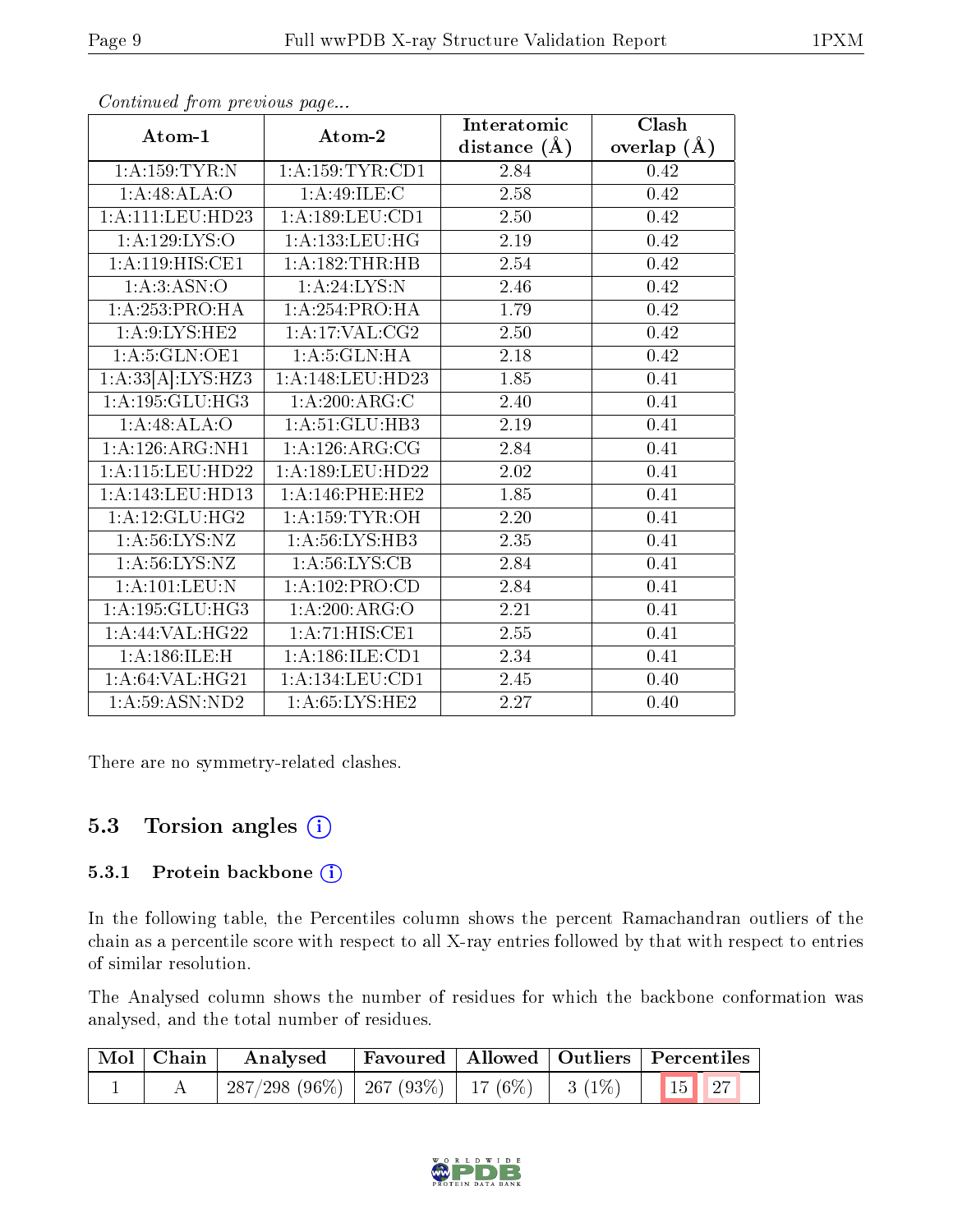All (3) Ramachandran outliers are listed below:

| Mol | Chain | Res | ${\bf Type}$ |
|-----|-------|-----|--------------|
|     |       | 73  | GL L         |
|     |       | 162 | GLI.         |
|     |       | 255 |              |

#### 5.3.2 Protein sidechains (i)

In the following table, the Percentiles column shows the percent sidechain outliers of the chain as a percentile score with respect to all X-ray entries followed by that with respect to entries of similar resolution.

The Analysed column shows the number of residues for which the sidechain conformation was analysed, and the total number of residues.

| Mol   Chain | Analysed                                 |  | Rotameric   Outliers   Percentiles |  |
|-------------|------------------------------------------|--|------------------------------------|--|
|             | $257/263$ (98\%)   246 (96\%)   11 (4\%) |  | 29 <br>50                          |  |

All (11) residues with a non-rotameric sidechain are listed below:

| Mol | Chain | Res | <b>Type</b> |
|-----|-------|-----|-------------|
| 1   | А     | 3   | <b>ASN</b>  |
| 1   | А     | 111 | LEU         |
| 1   | А     | 122 | $\rm{ARG}$  |
| 1   | А     | 126 | ARG         |
| 1   | А     | 146 | PHE         |
| 1   | А     | 157 | $\rm{ARG}$  |
| 1   | А     | 159 | TYR         |
| 1   | A     | 162 | GLU         |
| 1   | А     | 209 | ILE         |
| 1   | A     | 247 | ASP         |
|     | А     | 273 | LYS         |

Some sidechains can be flipped to improve hydrogen bonding and reduce clashes. All (4) such sidechains are listed below:

| Mol | Chain | Res | <b>Type</b> |
|-----|-------|-----|-------------|
|     |       | 59  | <b>ASN</b>  |
|     |       | 60  | <b>HIS</b>  |
|     |       | 125 | HIS         |
|     |       | 246 | CL N        |

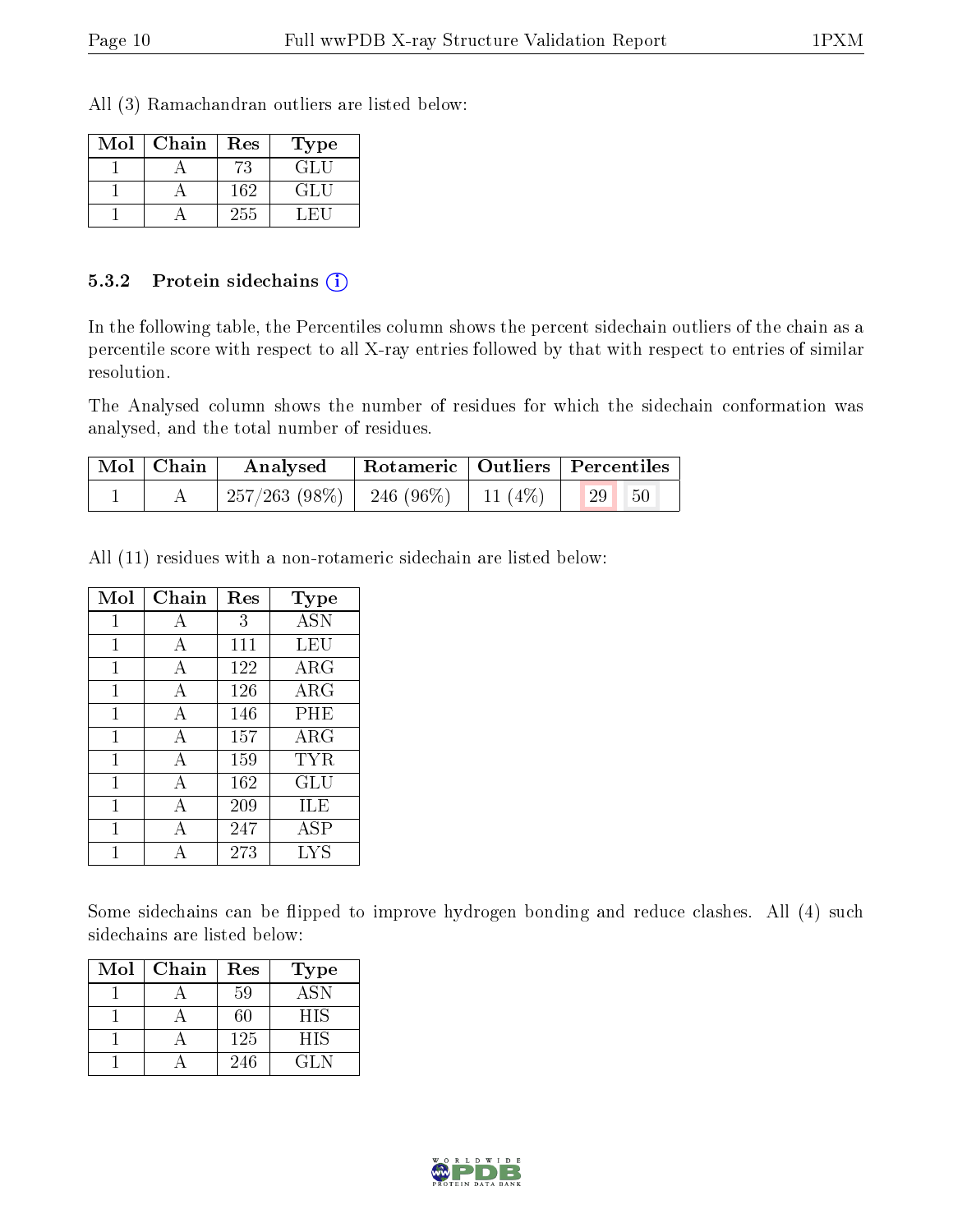#### $5.3.3$  RNA  $(i)$

There are no RNA molecules in this entry.

#### 5.4 Non-standard residues in protein, DNA, RNA chains (i)

There are no non-standard protein/DNA/RNA residues in this entry.

#### 5.5 Carbohydrates (i)

There are no carbohydrates in this entry.

#### 5.6 Ligand geometry  $(i)$

1 ligand is modelled in this entry.

In the following table, the Counts columns list the number of bonds (or angles) for which Mogul statistics could be retrieved, the number of bonds (or angles) that are observed in the model and the number of bonds (or angles) that are defined in the Chemical Component Dictionary. The Link column lists molecule types, if any, to which the group is linked. The Z score for a bond length (or angle) is the number of standard deviations the observed value is removed from the expected value. A bond length (or angle) with  $|Z| > 2$  is considered an outlier worth inspection. RMSZ is the root-mean-square of all Z scores of the bond lengths (or angles).

| $\bf{Mol}$ | Type        | Chain                  | Res    | Link |            | Bond lengths |         |            | Bond angles |        |
|------------|-------------|------------------------|--------|------|------------|--------------|---------|------------|-------------|--------|
|            |             |                        | Counts | RMSZ | $+ Z  > 1$ | Counts -     | RMSZ    | $\# Z $    |             |        |
|            | ${\rm CK5}$ | $\mathbf{\mathcal{L}}$ | 500[A] |      | 19, 23, 23 | 1.89         | $(36\%$ | 23, 32, 32 | 1.92        | 5(21%) |

In the following table, the Chirals column lists the number of chiral outliers, the number of chiral centers analysed, the number of these observed in the model and the number defined in the Chemical Component Dictionary. Similar counts are reported in the Torsion and Rings columns. '-' means no outliers of that kind were identified.

|     |        |  | Mol   Type   Chain   Res   Link   Chirals   Torsions   Rings |  |
|-----|--------|--|--------------------------------------------------------------|--|
| CK5 | 500[A] |  | $0/4/8/8$   $0/3/3/3$                                        |  |

All (7) bond length outliers are listed below:

| Mol | Chain | Res    | Type            | Atoms     |         | Observed $(A)$ | Ideal(A) |
|-----|-------|--------|-----------------|-----------|---------|----------------|----------|
|     |       | 500[A] | CK5             | $C2B-C1B$ | 3.36    | 1.44           | 1.39     |
|     |       | 500[A] | CK5             | $C2-N7$   | 3.06    | 1.42           | 1.36     |
|     |       | 500[A] | CK <sub>5</sub> | $C1B-N7$  | 2.89    | 1.47           | 1.40     |
|     |       | 500[A] | CK5             | $C4-C5A$  | $-2.40$ | 1.43           | 1.49     |

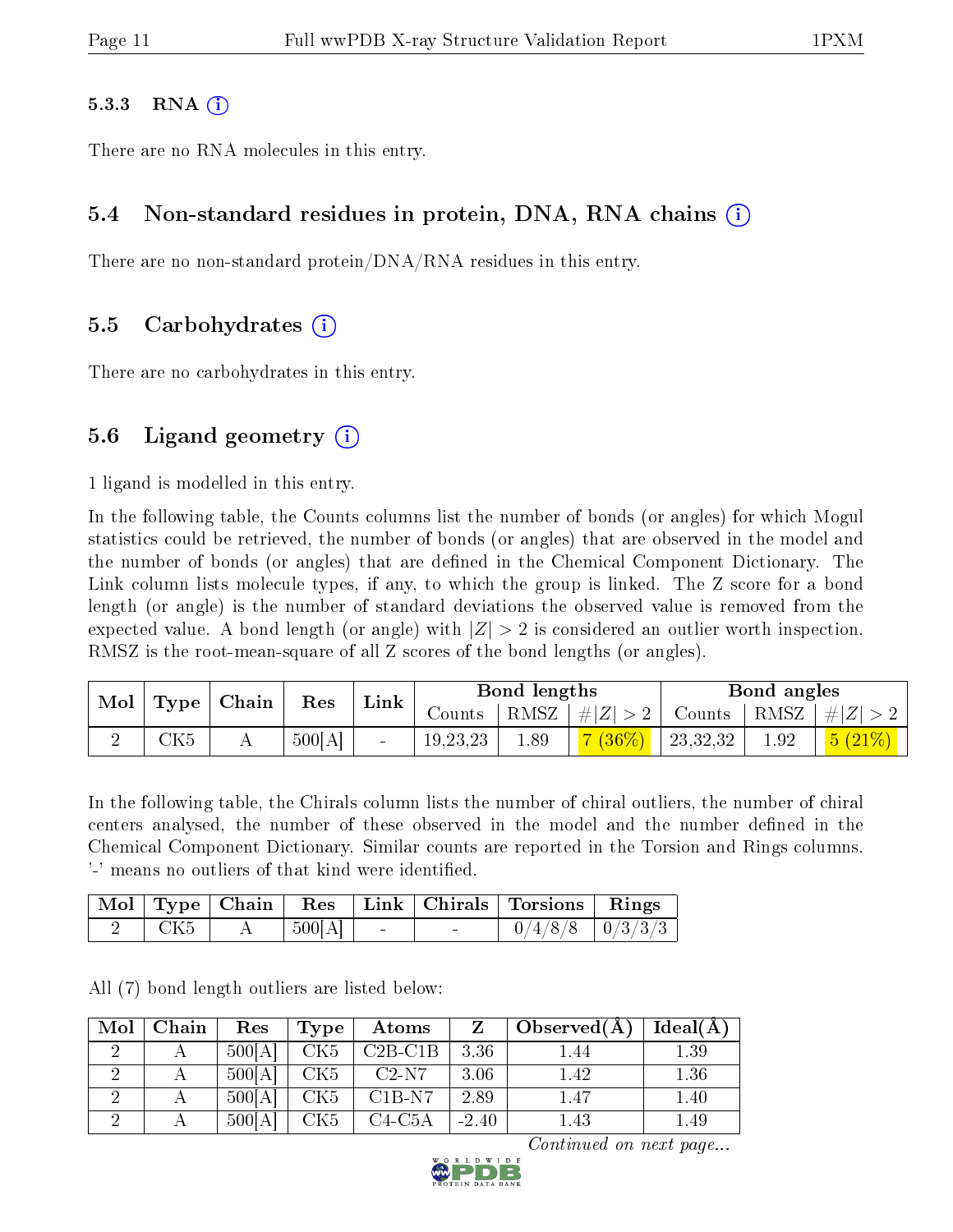| $Mol$   Chain | Res    | Type | Atoms                                     |      | $\Box$ Observed $(A) \parallel$ | $\vert$ Ideal( ${\rm \AA}$ ) |
|---------------|--------|------|-------------------------------------------|------|---------------------------------|------------------------------|
|               | 500[A] | CK5  | $\vert$ C <sub>2</sub> B-C <sub>3</sub> B | 2.39 | 1.42                            | $1.39\,$                     |
|               | 500[A] | CK5  | $\vert$ C3A-S4A $\vert$ -2.36             |      | $1.66\,$                        | 1.73                         |
|               | 500[A] | CK5  | $C5-C4$                                   | 2.03 | 1.45                            | 1.38                         |

Continued from previous page...

All (5) bond angle outliers are listed below:

| Mol | Chain | Res    | Type            | Atoms       |         | Observed $(°)$ | Ideal $(°)$ |
|-----|-------|--------|-----------------|-------------|---------|----------------|-------------|
|     | А     | 500[A] | CK5             | $C6-N1-C2$  | 4.72    | 119.63         | 115.45      |
|     | А     | 500[A] | CK <sub>5</sub> | $C4-N3-C2$  | 4.19    | 120.14         | 116.69      |
|     | А     | 500[A] | CK5             | $N1-C2-N3$  | $-2.90$ | 123.80         | 126.55      |
|     | А     | 500[A] | CK5             | $C5-C6-N1$  | $-2.76$ | 120.53         | 123.96      |
|     | А     | 500[A] | CK <sub>5</sub> | $C5-C4-C5A$ | 2.05    | 123.24         | 120.66      |

There are no chirality outliers.

There are no torsion outliers.

There are no ring outliers.

1 monomer is involved in 1 short contact:

|  |                |  | Mol   Chain   Res   Type   Clashes   Symm-Clashes |
|--|----------------|--|---------------------------------------------------|
|  | $500[A]$   CK5 |  |                                                   |

The following is a two-dimensional graphical depiction of Mogul quality analysis of bond lengths, bond angles, torsion angles, and ring geometry for all instances of the Ligand of Interest. In addition, ligands with molecular weight > 250 and outliers as shown on the validation Tables will also be included. For torsion angles, if less then 5% of the Mogul distribution of torsion angles is within 10 degrees of the torsion angle in question, then that torsion angle is considered an outlier. Any bond that is central to one or more torsion angles identified as an outlier by Mogul will be highlighted in the graph. For rings, the root-mean-square deviation (RMSD) between the ring in question and similar rings identified by Mogul is calculated over all ring torsion angles. If the average RMSD is greater than 60 degrees and the minimal RMSD between the ring in question and any Mogul-identified rings is also greater than 60 degrees, then that ring is considered an outlier. The outliers are highlighted in purple. The color gray indicates Mogul did not find sufficient equivalents in the CSD to analyse the geometry.

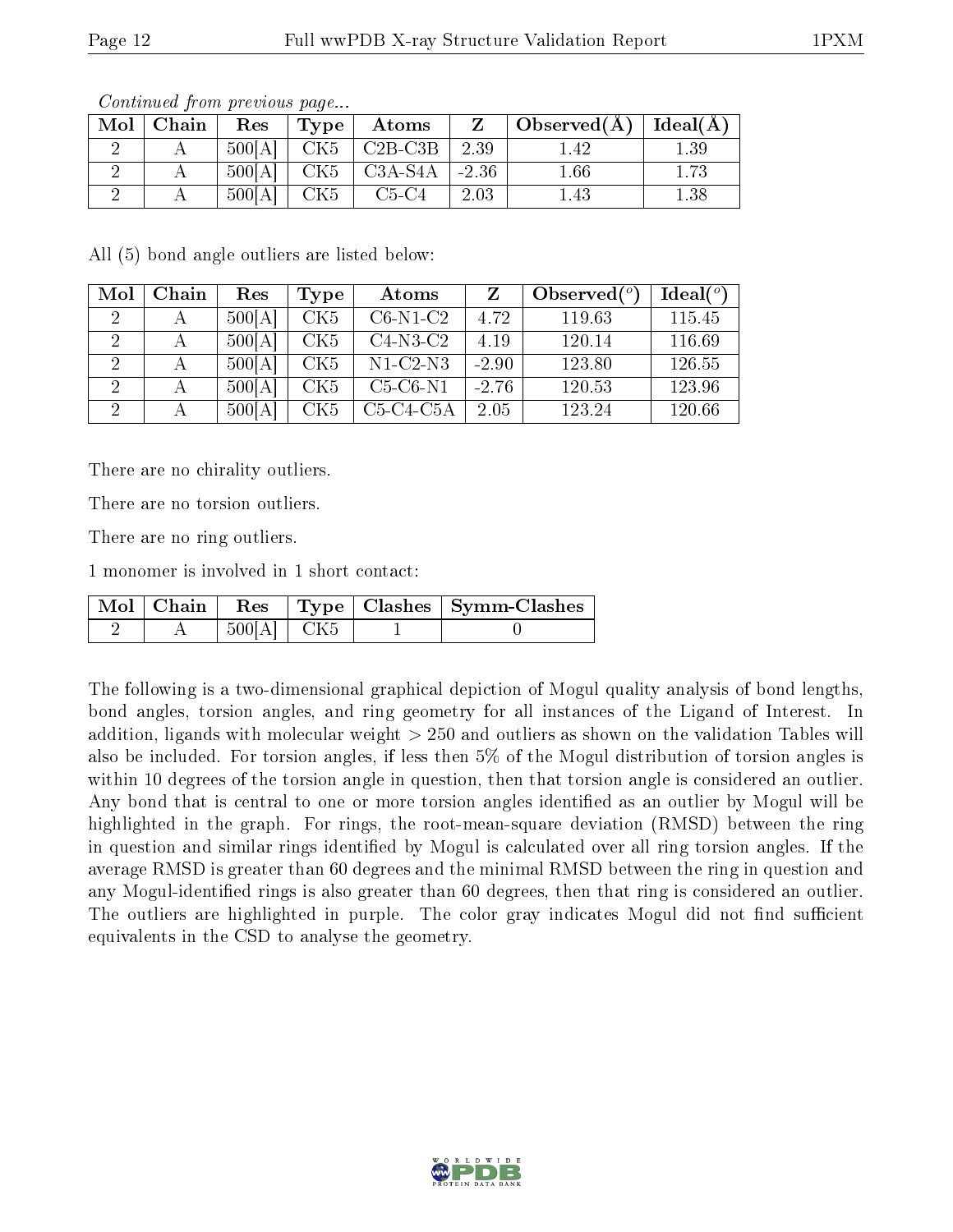

## 5.7 [O](https://www.wwpdb.org/validation/2017/XrayValidationReportHelp#nonstandard_residues_and_ligands)ther polymers (i)

There are no such residues in this entry.

## 5.8 Polymer linkage issues (i)

There are no chain breaks in this entry.

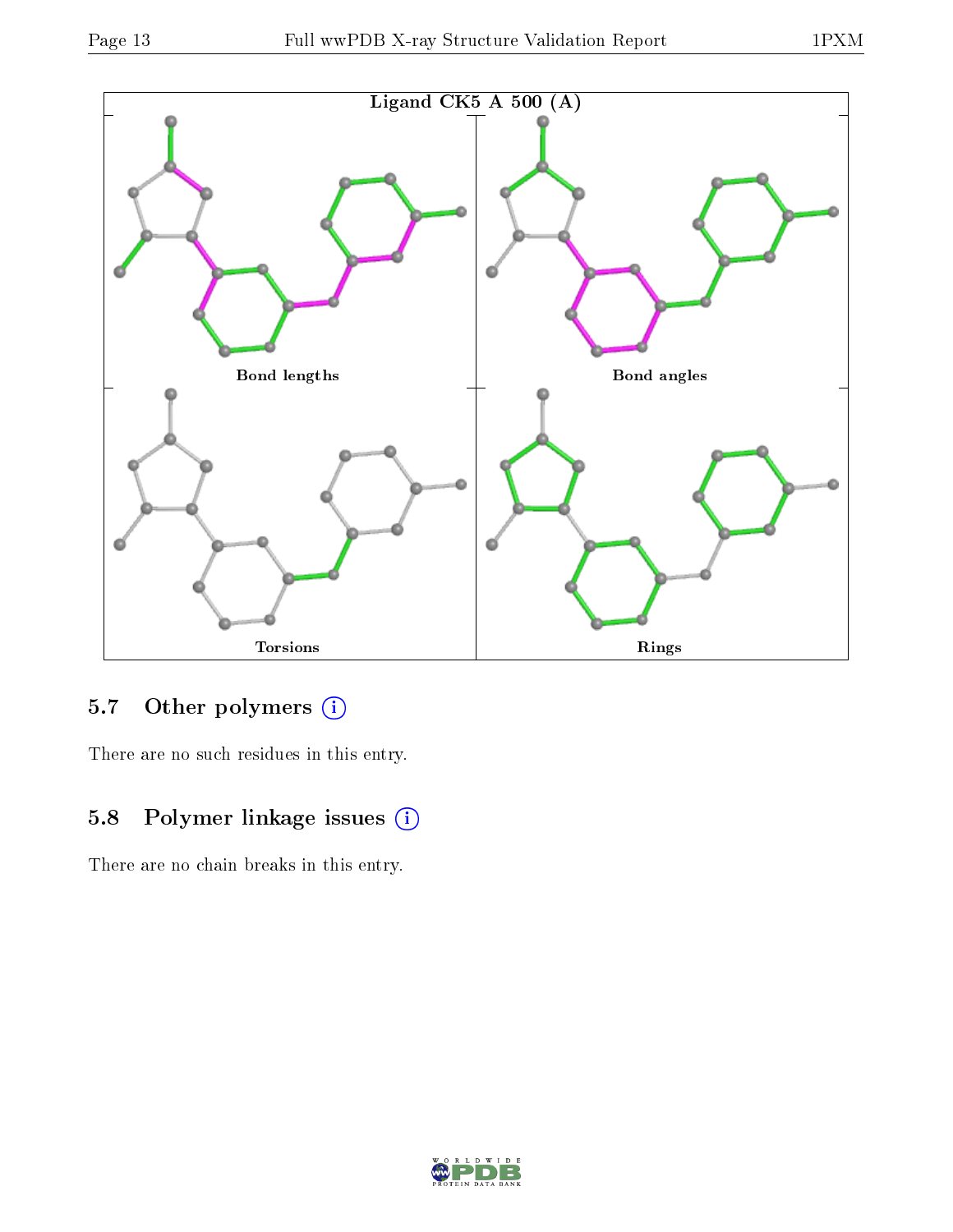## 6 Fit of model and data  $(i)$

### 6.1 Protein, DNA and RNA chains  $(i)$

In the following table, the column labelled  $#RSRZ> 2'$  contains the number (and percentage) of RSRZ outliers, followed by percent RSRZ outliers for the chain as percentile scores relative to all X-ray entries and entries of similar resolution. The OWAB column contains the minimum, median,  $95<sup>th</sup>$  percentile and maximum values of the occupancy-weighted average B-factor per residue. The column labelled ' $Q< 0.9$ ' lists the number of (and percentage) of residues with an average occupancy less than 0.9.

| Mol   Chain | Analysed     | $<$ RSRZ $>$ | $\rm \#RSRZ{>}2$ |  | $\rm OWAB(\AA^2)$   Q<0.9 |                                             |  |
|-------------|--------------|--------------|------------------|--|---------------------------|---------------------------------------------|--|
|             | 290/298(97%) | $_{0.86}$    |                  |  |                           | $\vert$ 39 (13\%) 3 3 4 3 4 18, 35, 86, 141 |  |

All (39) RSRZ outliers are listed below:

| Mol            | Chain                   | Res              | Type                      | <b>RSRZ</b>       |
|----------------|-------------------------|------------------|---------------------------|-------------------|
| $\overline{1}$ | $\overline{\rm A}$      | 156              | <b>VAL</b>                | $\overline{11.7}$ |
| $\overline{1}$ | $\overline{A}$          | 163              | <b>VAL</b>                | 11.4              |
| $\overline{1}$ | $\overline{\rm A}$      | 160              | <b>THR</b>                | $\overline{10.8}$ |
| $\overline{1}$ | $\overline{\rm A}$      | 159              | <b>TYR</b>                | 9.9               |
| $\overline{1}$ | $\overline{A}$          | $\overline{155}$ | $\overline{\text{PRO}}$   | $\overline{8.7}$  |
| $\overline{1}$ | $\overline{\rm A}$      | 44               | <b>VAL</b>                | 8.4               |
| $\overline{1}$ | $\overline{\rm A}$      | 158              | <b>THR</b>                | $\overline{7.6}$  |
| $\overline{1}$ | $\overline{\rm A}$      | 162              | GLU                       | $\overline{7.0}$  |
| $\overline{1}$ | $\overline{\rm A}$      | 154              | <b>VAL</b>                | 6.9               |
| $\overline{1}$ | $\overline{A}$          | $\overline{74}$  | $\overline{ASN}$          | 6.7               |
| $\overline{1}$ | $\overline{\rm A}$      | $\overline{15}$  | <b>TYR</b>                | $\overline{5.8}$  |
| $\overline{1}$ | $\overline{A}$          | $\overline{12}$  | $\overline{\text{GLU}}$   | $\overline{5.5}$  |
| $\overline{1}$ | $\overline{A}$          | $\overline{152}$ | PHE                       | $\overline{5.1}$  |
| $\overline{1}$ | $\overline{\rm A}$      | 14               | <b>THR</b>                | $\overline{5.0}$  |
| $\overline{1}$ | $\overline{A}$          | $\overline{73}$  | $\overline{\mathrm{GLU}}$ | $\overline{5.0}$  |
| $\overline{1}$ | $\overline{\rm A}$      | 157              | $AR\overline{G}$          | $\overline{4.5}$  |
| $\overline{1}$ | $\overline{\rm A}$      | $\overline{96}$  | <b>LEU</b>                | $\overline{4.2}$  |
| $\overline{1}$ | $\overline{\rm A}$      | 161              | <b>HIS</b>                | 4.2               |
| $\overline{1}$ | $\overline{\rm A}$      | 151              | ALA                       | $\overline{4.2}$  |
| $\overline{1}$ | $\overline{\rm A}$      | 147              | $\overline{\mathrm{GLY}}$ | 4.0               |
| $\overline{1}$ | $\overline{A}$          | 153              | $\overline{\text{GLY}}$   | $\overline{3.7}$  |
| $\overline{1}$ | $\overline{\rm A}$      | 148              | <b>LEU</b>                | $\overline{3.3}$  |
| $\mathbf{1}$   | $\overline{\rm A}$      | 146              | $\overline{\rm PHE}$      | $\!3.2\!$         |
| $\overline{1}$ | $\overline{\rm A}$      | $\overline{1}$   | $\overline{\text{MET}}$   | $\overline{3.1}$  |
| $\overline{1}$ | $\overline{\mathbf{A}}$ | $\overline{13}$  | $\overline{\text{GLY}}$   | $\overline{3.1}$  |
| $\overline{1}$ | $\overline{\rm A}$      | 46               | <b>SER</b>                | $3.0\,$           |
| $\overline{1}$ | $\overline{\rm A}$      | 150              | $\overline{\rm{ARG}}$     | 2.8               |

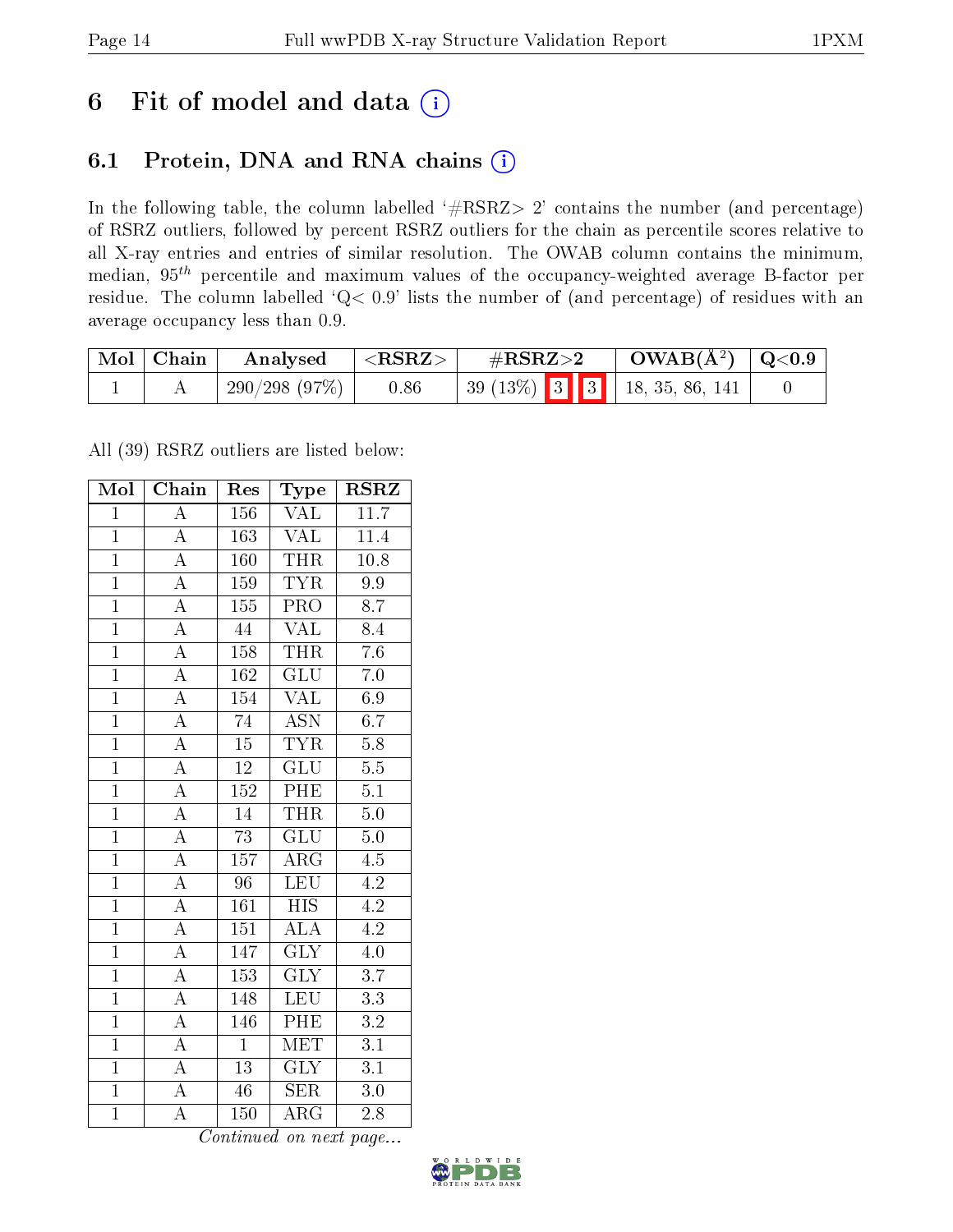| Mol          | Chain | $\operatorname{Res}% \left( \mathcal{N}\right) \equiv\operatorname{Res}(\mathcal{N}_{0})\cap\mathcal{N}_{1}$<br>Type |            | <b>RSRZ</b> |
|--------------|-------|----------------------------------------------------------------------------------------------------------------------|------------|-------------|
| 1            | А     | 164                                                                                                                  | VAL        | 2.7         |
| 1            | А     | 75                                                                                                                   | <b>LYS</b> | 2.5         |
| 1            | А     | 25                                                                                                                   | LEU        | 2.4         |
| 1            | А     | 97                                                                                                                   | THR        | 2.4         |
| 1            | A     | 95                                                                                                                   | ALA        | 2.4         |
| $\mathbf{1}$ | A     | 11                                                                                                                   | GLY        | 2.4         |
| 1            | А     | 77                                                                                                                   | TYR        | 2.3         |
| 1            | А     | 48                                                                                                                   | ALA        | 2.3         |
| 1            | А     | 297                                                                                                                  | ARG        | 2.2         |
| 1            | А     | 26                                                                                                                   | THR        | 2.1         |
| 1            | А     | 287                                                                                                                  | <b>GLN</b> | 2.0         |
| 1            | Δ     | 45                                                                                                                   | PRO        | 2.0         |

Continued from previous page...

### 6.2 Non-standard residues in protein, DNA, RNA chains  $(i)$

There are no non-standard protein/DNA/RNA residues in this entry.

#### 6.3 Carbohydrates  $(i)$

There are no carbohydrates in this entry.

### 6.4 Ligands  $(i)$

In the following table, the Atoms column lists the number of modelled atoms in the group and the number defined in the chemical component dictionary. The B-factors column lists the minimum, median,  $95<sup>th</sup>$  percentile and maximum values of B factors of atoms in the group. The column labelled  $Q< 0.9$ ' lists the number of atoms with occupancy less than 0.9.

|                 |  |                         |                  | $\mid$ Mol $\mid$ Type $\mid$ Chain $\mid$ Res $\mid$ Atoms $\mid$ RSCC $\mid$ RSR $\mid$ B-factors(A <sup>2</sup> ) $\mid$ Q<0.9 $\mid$ |  |
|-----------------|--|-------------------------|------------------|------------------------------------------------------------------------------------------------------------------------------------------|--|
| CK <sub>5</sub> |  | $500[A]$   21/21   0.93 | $\parallel$ 0.16 | 29, 33, 36, 37                                                                                                                           |  |

The following is a graphical depiction of the model fit to experimental electron density of all instances of the Ligand of Interest. In addition, ligands with molecular weight  $> 250$  and outliers as shown on the geometry validation Tables will also be included. Each fit is shown from different orientation to approximate a three-dimensional view.